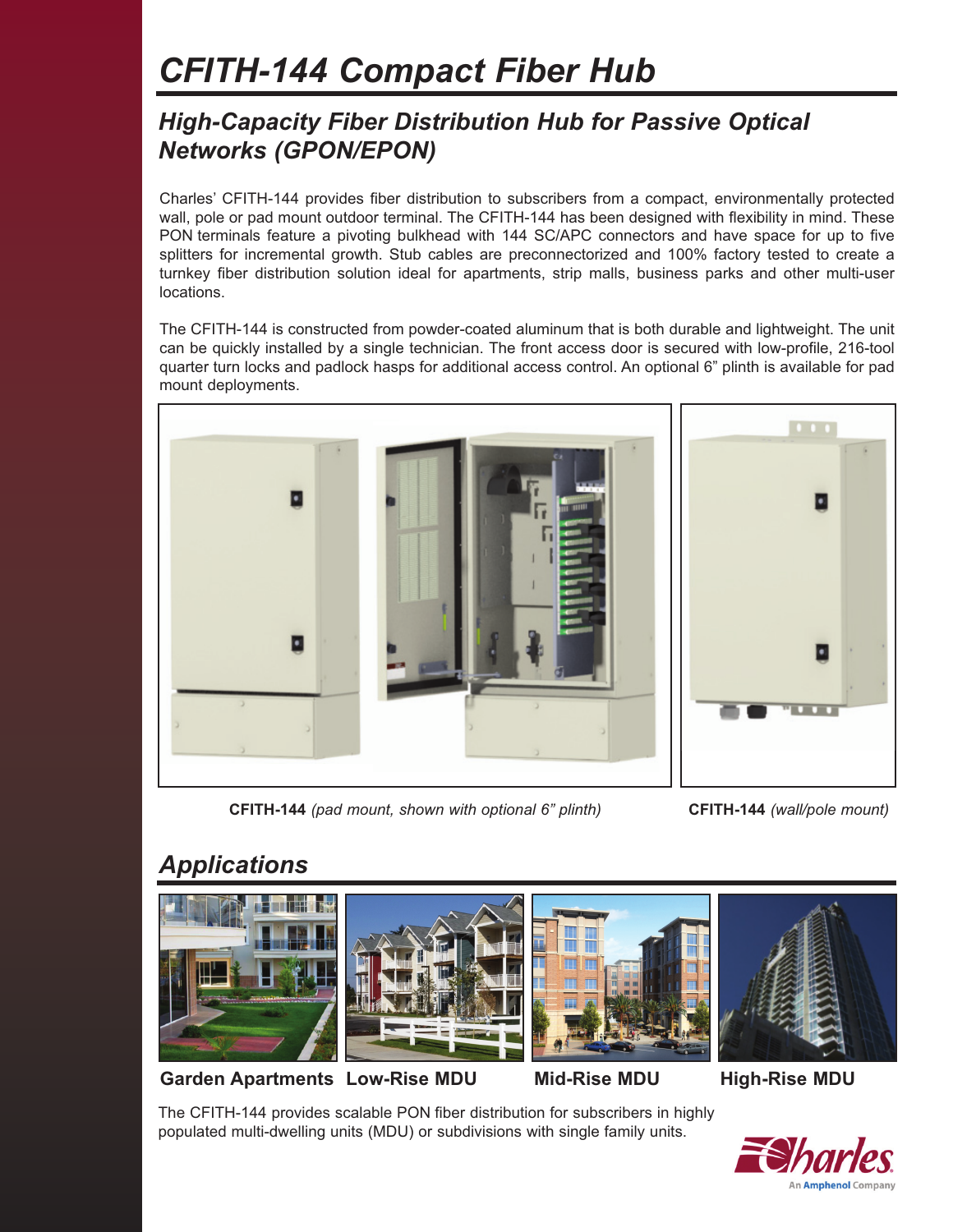## *CFITH-144 Views*

**Interior View Dimensional Views**



## *CFITH-144 Specifications*

| <b>Overall Dimensions:</b> | 24.5"H x 16"W x 9"D (without plinth)          |
|----------------------------|-----------------------------------------------|
|                            | 30.5"H x 16"W x 9"D (with plinth)             |
| Weight (empty):            | 75 lbs. (without plinth)                      |
|                            | 80 lbs. (with plinth)                         |
| Cable Entrances:           | 1 Feed / 2 Distribution                       |
| Cable Attachments:         | 2                                             |
| <b>Splitter Capacity:</b>  | 5 Splitter Slots                              |
| Cable Management:          | 5 Bend Radius Controls, Splitter Tail Storage |
| Scalable Bulkhead:         | 12/24 Feed / 144 Distribution Maximum         |
| Adapter Type:              | SC/APC                                        |
| Stub Length / Type:        | 100' Pre-Connectorized                        |
| Construction:              | .090 Aluminum                                 |
| Finish:                    | Off-White Powder Coated                       |
|                            |                                               |